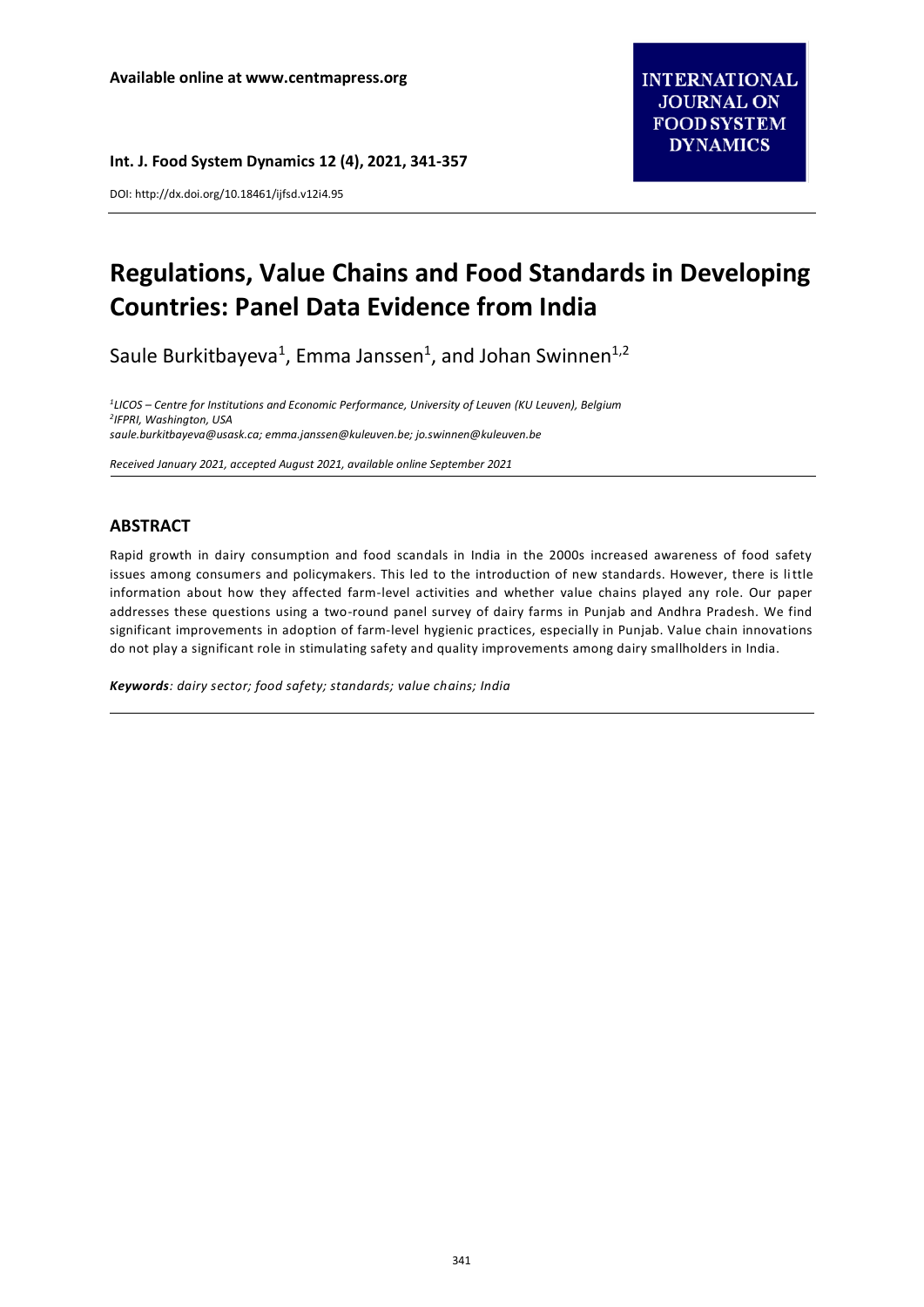# **1 Introduction**

Domestic public and private food safety standards are emerging in developing countries, with broad implications for smallholder farmers and supply chain development. While many recent studies have analyzed the effects of international food standards on farmers and supply chains in developing countries, little attention has been paid to domestic standards within developing countries.

India is therefore an interesting and relevant case for studying the emergence of food standards and their effects on value chains. India's Operation Flood program, launched in 1970, transformed the country into one of the largest producers of milk in the world. Today, dairy provides jobs for more than 70 million households. In recent years, incomes in India have been growing rapidly, creating strong growth in demand for milk products. Rapid urbanization and the spread of modern retail have contributed to a push for high quality and safety standards (Minten and Reardon, 2008; Reardon and Timmer, 2014).

A series of food scandals in India in the early 2000s increased national awareness of safety concerns in the production, processing and marketing of food. This led to the introduction of the Food Safety and Standards Act (FSSA) in 2006, and the establishment of the Food Safety and Standards Authority of India (FSSAI) in 2008. It was expected that the combination of new FSSA regulations and increased demand for higher quality standards would transform India's dairy sector; new liability imposed on milk processors and traders, in combination with the new microbiological requirements for milk and milk products, would create incentives for supply chain reorganization and the emergence of complementary private standards; and stronger vertical links with milk producers would be created to better control milk production and quality.

There is very little evidence on this subject and it remains unclear whether new public regulations in the Indian dairy sector triggered any changes in the relationships between dairy companies/traders and their suppliers and, as such, affected farm-level activities. We fill this gap by using unique farm-level survey data from before (2008 and 2010) and after (2015 and 2016) the implementation of the FSSA regulations in two different but important milk producing regions of India (Punjab and Andhra Pradesh). This paper pursues a twofold objective: (1) to document farm-level changes in food safety practices in the Indian dairy sector; and (2) to find out whether value chains influence changes in farm-level practices.

# **2 Food standards and dairy value chains**

<u>.</u>

The FSSA was heavily contested and it took several years before the regulations were published in the Indian government gazette (2011) and another year for them to officially go into force (2012). To oversee the implementation of the FSSA, the FSSAI was established in 2008. However, India is a large country and state-level Food and Drug Administrations (FDAs) often act as the real enforcement bodies. Importantly, the new law tried to impose self-regulation by processing companies and traders by specifying which actors in the supply chain bear responsibility when food safety regulations are not complied with (Article 27 of FSSA, 2006) (Shukla et al., 2014). With respect to milk and dairy, milk traders were deemed liable for any adulterants (e.g. water, oil, skimmed milk powder, soda) added to the milk, even if the adulteration<sup>1</sup> was done by their suppliers—unless they could specifically identify the culprit (Squicciarini and Vandeplas, 2013). The same is true for compliance with microbiological standards. However, a recent audit of the FSSA showed that the policy has been implemented poorly (CAG, 2017). Anticipation of proper implementation of the legislation—in conjunction with increasing pressure from consumers—may spur the emergence of private food standards in the Indian dairy industry. However, it is unclear how far these changes have spread along the value chain and to what extent these efforts have affected farm-level activities.

Empirical studies on dairy value chains in other developing and emerging countries have shown that increases in demand and the introduction of public regulations may trigger institutional innovations in value chains where dairy processors and traders help their farmers satisfy the new standards and increasing demand for more quality products (e.g. Dries and Swinnen, 2004; Charlier and Valceschini, 2010; Geng et al., 2013). Value chains can stimulate or allow improvements in farm-level standards and practices that increase milk quality and the safety of dairy products through training, investment support, and provision of inputs and information (Bellemare, 2012; Bolwig et al., 2009; Jones and Gibbon, 2011; Kumar et al., 2016; Maertens and Swinnen, 2009; Minten et al., 2009; Dries et al., 2009).

 $1$  These regulations in principle also extend to informal traders including street hawkers and itinerant vendors. Opponents of the FSSA have argued that poor street vendors are unable to comply with the food standards that have been imposed.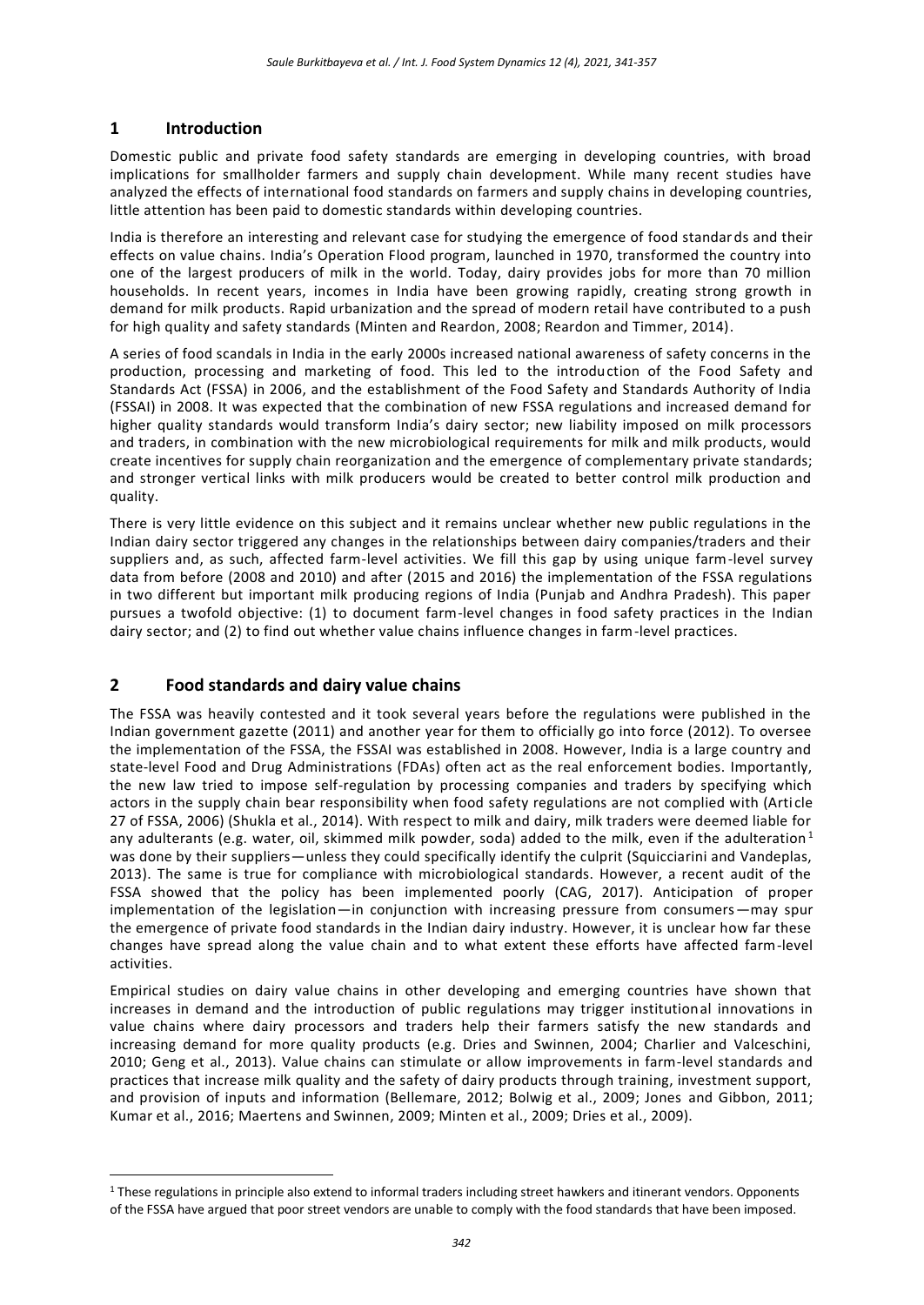

Source: Janssen and Swinnen, 2017

Figure 1 illustrates the structure of the dairy supply chains in Punjab and Andhra Pradesh (AP). Informal milk markets include direct sales to households or to informal milk traders. Formal markets include cooperatives and private dairy companies. In Punjab, private dairy companies are represented by both domestic and multinational companies (Nestlé), while in AP there are only domestic private dairy companies. Tables 1 and 2 document the importance of the various channels and the changes over time. The organization of the value chain in both Punjab and AP allows for close contact between milk buyers and dairy farmers and this could serve as a vehicle for information to be distributed at a relatively low cost (Janssen and Swinnen, 2017). At the farm level, milk safety and quality can be enhanced by improving basic hygienic and food safety practices such as washing hands, utensils, and the udders and teats of dairy animals (DA) before and during milking (Kumar et al., 2011). Given India's climatic conditions, timely cooling of the milk, storage and preservation practices are essential to guarantee safe milk.

|                                  | In 2015<br>In 2008<br>% of dairy farmers in<br>% of dairy farmers in<br>sample (N=710)<br>sample (N=676) |       |
|----------------------------------|----------------------------------------------------------------------------------------------------------|-------|
| A. Cooperative                   | 22.1%                                                                                                    | 18.5% |
| B. Private companies             | 38.9%                                                                                                    | 26.9% |
| domestic companies<br>Including: | 14.2%                                                                                                    | 12.6% |
| foreign (Nestlé)                 | 24.7%                                                                                                    | 14.4% |
| C. Informal channels             | 13.5%                                                                                                    | 25.7% |
| households<br>Including:         | 2.3%                                                                                                     | 10.2% |
| informal milk traders            | 11.3%                                                                                                    | 15.5% |
| D. No Sales                      | 25.5%                                                                                                    | 29.1% |

**Table 1.** Main channels of milk sales in Punjab for all dairy farmers in sample

Source: Survey data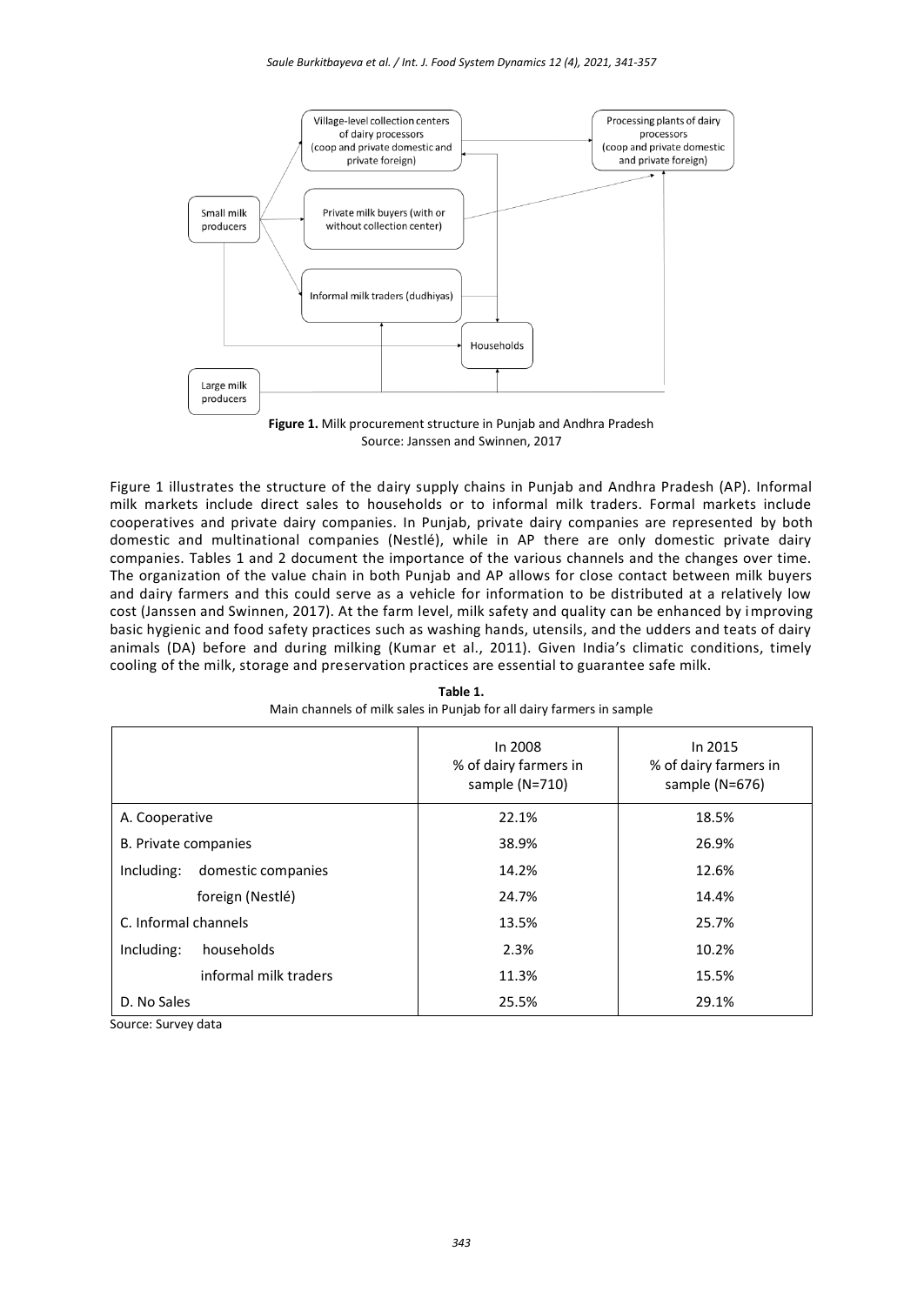|                          | In 2010               | In 2016               |
|--------------------------|-----------------------|-----------------------|
|                          | % of dairy farmers in | % of dairy farmers in |
|                          | sample (N=729)        | sample (N=505)        |
| A. Cooperative           | 31.8%                 | 29.5%                 |
| B. Private domestic firm | 17.0%                 | 22.6%                 |
| C. Informal channels     | 29.2%                 | 32.1%                 |
| households<br>Including: | 7.0%                  | 8.3%                  |
| informal milk traders    | 22.2%                 | 23.8%                 |
| D. No Sales              | 21.9%                 | 15.8%                 |

**Table 2.** Main channels of milk sales in Andhra Pradesh for all dairy farmers in sample

Source: Survey data

## **3 Data**

<u>.</u>

Our study uses data from a two-round household survey conducted in two important but quite different states of India: Punjab and AP. The first round of the Punjab data was collected in the summer of 2008 and the follow-up round seven years later in 2015 during the same period. The first round of the AP data was collected between April and June 2010 and the follow-up round six years later in 2016 during the same period. Thus, in both states the first round covers the period before most of the FSSA regulations were implemented, while the second round covers the period after the new policies were put in place.

In both survey rounds, the same questionnaire was administered. We collected detailed information on milk production practices, particularly on the adoption and implementation of different types of food standards related to milk hygiene and storage practices at the farm level. The data also include information on general household characteristics, including other income generating activities and expenditures, productive assets, and living standards. The final sample used for this analysis is a balanced panel data set containing 870 households for Punjab and 928 households for AP.<sup>2</sup>

# **4 Changes in farm-level practices affecting the safety and quality of dairy products**

We focus on two indicators that capture the implementation of food safety standards at the farm level. They are hygienic practices (before, during and after milking) and storage practices after milking.

## **4.1 Hygienic practices at the farm**

To capture the changes in hygienic practices in a single indicator, we calculated an index of hygienic practices (or "hygiene index"), which is measured as the average of the compliance levels for various sanitary practices summarized in Table A1 in the appendix 2 (panel A) for Punjab and Table A2 in the appendix 2 (panel A) for AP. $3$ 

Figure 2 illustrates the improvement in hygienic practices across all households by the rightward shift of the distribution of the hygiene index from 2008 to 2015 in Punjab. The rightward shift of the distribution of the hygiene index in AP is less pronounced (Figure 3).

 $2$  A more detailed description of the data collection is provided in the Appendix 1.

<sup>3</sup> In Table A1 panel A, answer categories are ranked from least hygienic to most hygienic practice (best practice). In all cases, 0 means no compliance. Some indicators (e.g. mode of washing) allow for intermediate categories which signal partial compliance with best practices. To obtain the degree of compliance for each practice, we divide the rank of the answer category by the total number of answer options minus 1. This gives us a number between 0 and 1 for each hygienic practice. We assign equal weights to each practice and therefore obtain the index by taking the average of the compliance levels for the individual indicators.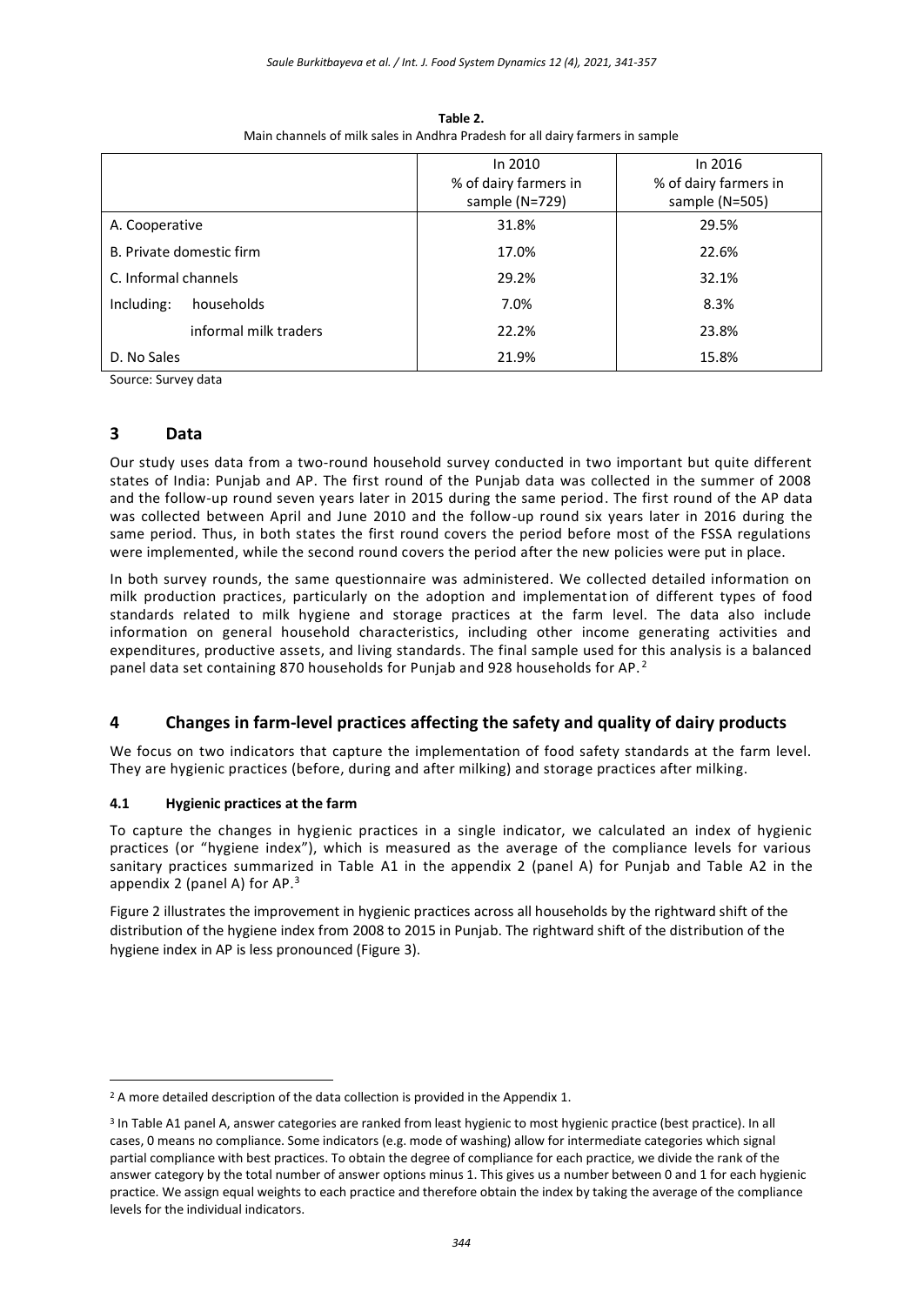

**Figure 2**. Distribution of hygiene index in 2008 and 2015 in Punjab Source: Survey data



**Figure 3.** Distribution of hygiene index in 2010 and 2016 in Andhra Pradesh Source: Survey data

In fact, the hygiene index improvement of 0.06 in AP is considerably less than the 0.17 increase in Punjab. While the average index of both states was close in 2010 (0.51 and 0.53) it had widened significantly by 2016 at 0.57 compared to 0.70.

#### **4.2 Storage practices at the farm**

Minimizing the time between milking and cooling the milk is one of the critical quality bottlenecks. Interestingly, the survey data suggest that there has not been a significant improvement in these practices between the first and second surveys in both Punjab and AP.

In Punjab, the methods of milk preservation before sale did not change much between 2008 and 2015 (see Table A1 panel B). Notably, only 5.1% in 2008 and 7.9% in 2015 cooled the milk before selling. However, most households market their milk almost immediately after milking—the average milk storage time on the farm was only 19 minutes in both 2008 and 2015.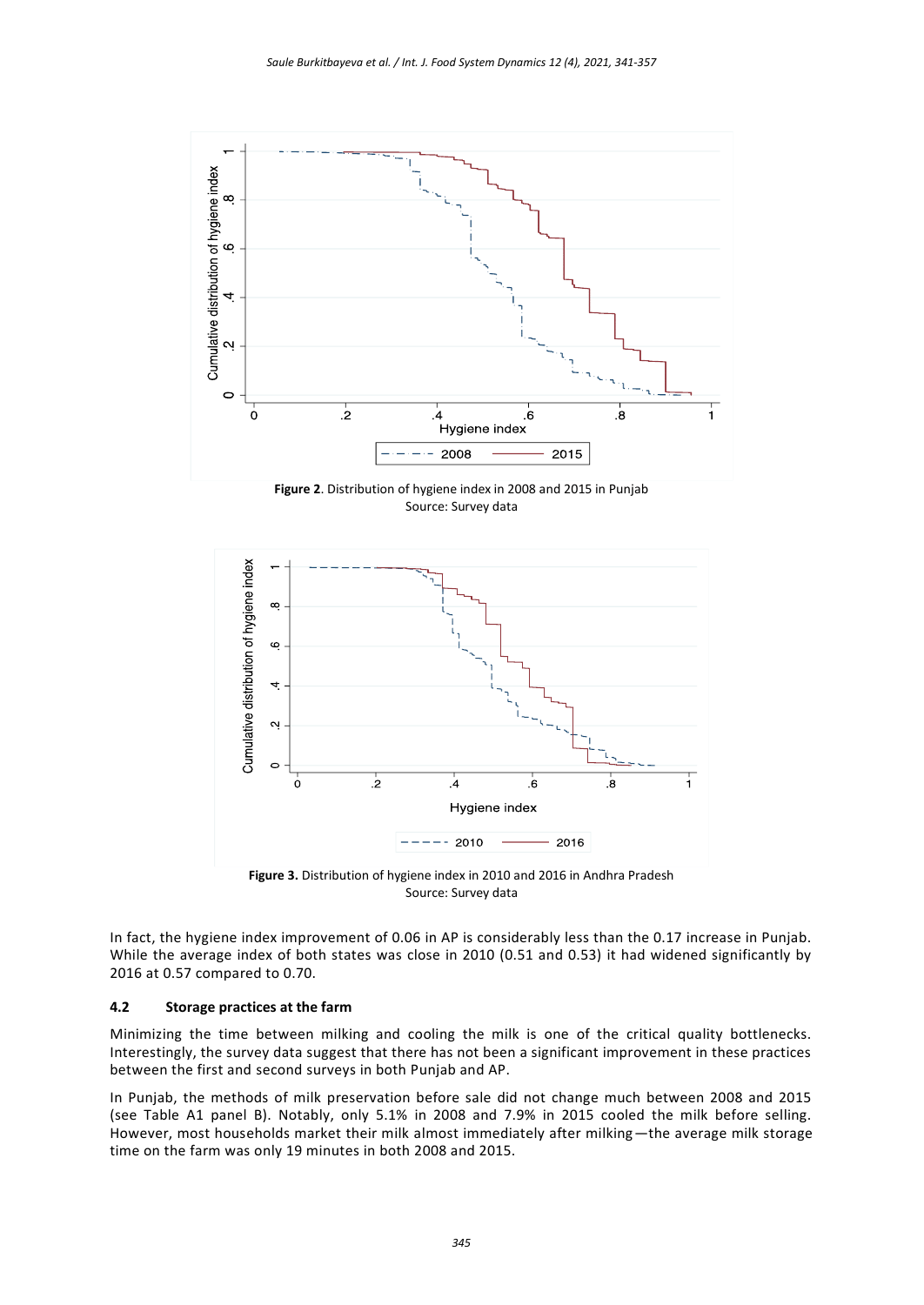Buyers thus receive raw milk soon after milking, which gives them the opportunity to cool (or boil) the milk and contain the growth of microorganisms.

In AP, storage practices worsened between 2010 and 2016. In 2016, milk was preserved (inside or outside the house) for an average of 28.4 minutes before sale, which is much longer than the 17.6 minutes in 2010 (see Table A2 in the appendix 2, panel B). In addition, more households stored the milk outside their house in 2016 (11.3%), which is generally less clean and less cool, increasing the risk of spoilage and contamination of the milk.

## **5 Dairy value chains and safety and quality standards: Econometric analysis**

To understand the potential causal relationship between participation in various marketing channels and an index of hygienic practices, we turn to econometric analysis. The great majority of studies on value chain participation rely on cross-sectional data, which poses a number of methodological issues. Our unique panel data set allows us to address some of these caveats by estimating a fixed effects (FE) model<sup>4</sup> and thereby eliminating bias stemming from time-invariant unobserved heterogeneity. The core equation is specified as:

$$
y_{i,t} = \alpha_i + \beta C_{i,t} + \gamma HS_{i,t} + \theta X_{i,t} + Y_{t} + \epsilon_{i,t}
$$
\n
$$
(1)
$$

where  $y_{i,t}$  is the hygiene index for household i at time t,  $\alpha_i$  is the individual household intercept, C<sub>i,t</sub> is a set of marketing channel dummies,  $HS_{i,t}$  is a vector of variables related to farm size and income,  $X_{i,t}$  is a vector of other socioeconomic household characteristics,  $Y_t$  is a year dummy (taking the value of one for 2015 for Punjab sample and 2016 for AP sample regressions) and finally  $\varepsilon_{i,t}$  is the error term. The summary statistics of the main variables used can be found in Table 5.

First, the vector of dummies, which capture marketing channels, are added to assess the primary objective of this chapter: the impact of specific value chains on the implementation of hygienic practices at farm level. HS<sub>i,t</sub> includes herd size, amount of land owned and an asset index, which can all reflect the capacity of the households and extent of the implementation of hygienic practices. We expect farmers who expanded their herd sizes to be more likely to have adopted improved hygienic practices, although the opposite is also plausible. In the absence of sufficient labor, an increase in herd size might lead to less time or effort exerted to implement hygienic practices. Physical capital in the form of land owned (in acres) and an index capturing non-land asset ownership may reflect the capacity of households to invest in the implementation of improved hygienic practices.

Furthermore, we include a control vector with time-variant household variables X<sub>i,t</sub> that may influence adherence to hygienic practices such as age, gender and education of the household head as well as household size. Compliance with food safety measures at farm level is found to be labor intensive (Kumar et al., 2011). Therefore, we also control for the number of household members over 55 as well as the number of female adults. Anecdotal evidence suggests that elderly and female members of the households are traditionally assigned to take care of the animals (Janssen and Swinnen, 2019). Additionally, we include a dummy indicating whether the household head changed between the two rounds of survey to pick up potential changes in management of dairy activities. A year dummy  $Y_t$  was included to capture all temporal variation between the two rounds of survey, such as weather shocks and price variations. To deal with serial correlation and heteroscedasticity, we use robust standard errors a nd cluster them at the household level.

1

<sup>4</sup> Regarding *reverse causality*, we follow the argumentation widely used in the value chain literature (Bellemare, 2012; Bellemare and Novak, 2017; Sutradhar et al., 2019) that it is more likely that a household's choice of marketing channel is driven by the prospect of future benefits that could be derived from participation in a certain marketing channel. Another potential source of endogeneity is the possibility of the *non-random selection* of farmers by the processors. One should consider processors' choices regarding their decisions to source the milk from the household, or else there is a danger of omitted variables problem that would bias the estimates. However, most of the literature argues that even if processing firms discriminate against certain types of farmers they are most likely to do so on the basis of observables rather than unobservable factors; our vector of observable factors will most likely hold more information (both observable and unobservable) than processors can have access to (Bellemare, 2012; Bellemare and Novak, 2017; Sutradhar et al., 2019). It is also unlikely that the variable of interest—participation in a certain marketing channel—suffers from a systematic *measurement error* that would bias our estimation in the FE specification. To our observation, households are well aware of the marketing channels they sell to and have little incentive to misreport.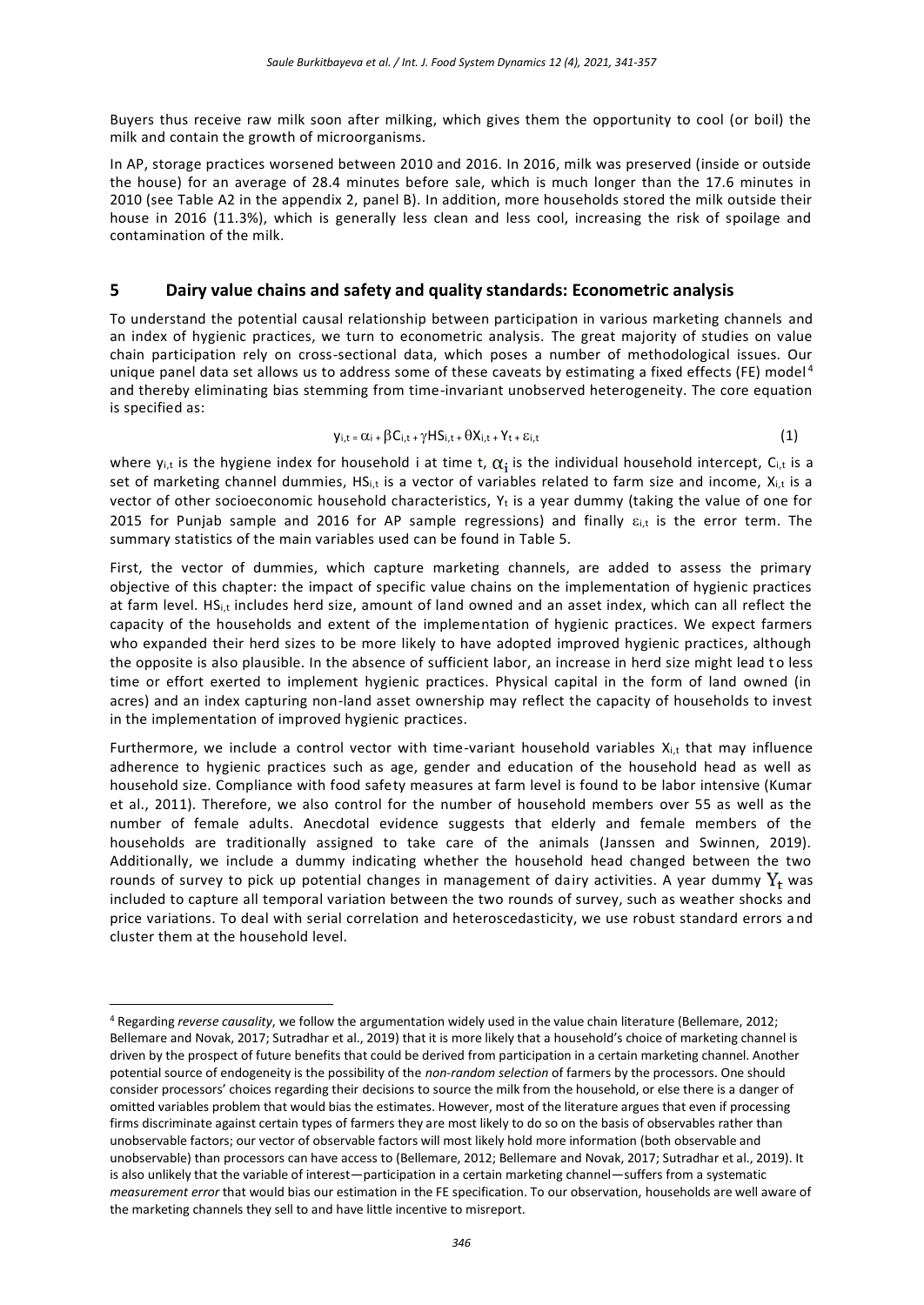#### **5.1 Results and discussion**

Estimation results for our preferred specification (FE) of equation (1) for both regions are presented in Table 6. Econometric analysis confirms our descriptives and reveals no clear patterns in the relationship between marketing channels and farm-level hygienic practices. For Punjab, the econometric analysis shows that selling to Nestlé is associated with a 9% increase in the average household's index of hygienic practices (i.e., 0.055/0.61, given that the average hygiene index in the Punjab sample is equal to 0.61). However, as there was a 40% increase in hygiene index across the entire sample from 2008 to 2015, captured by the year dummy, this differentiation is rather small. The temporal effect captured by the year dummy is significant and positive for both states, although in AP the effect is smaller than in Punjab, with only an 11% increase in the average household's hygiene index across the entire sample. Interestingly, in AP, selling to informal milk traders is associated with an 11.6% increase in the average household's hygiene index (i.e., 0.063/0.54, given the average hygiene index in AP is equal to 0.54). One explanation is selling to informal markets could be associated with more liability and higher reputation costs compared to selling to numerous private firms and cooperatives where milk is collected into one big batch.

We also run additional OLS regressions<sup>5</sup> to test for "convergence". We run two separate regressions to disentangle two different mechanisms. In the first one, we look at the households that remained with the same buyer. Buyers might have had more time to work with households that remained with them for an extended period. In the second regression, we add a set of dummies to identify households that switched to specific value chains. Switching to another marketing channel might require changes in hygienic practices. To test for convergence amongst households in adhering to better hygienic practices, we include the hygiene index of 2008 for Punjab and 2010 for AP. At the village level, we control for both village population and distance to the nearest city, as they reflect demand for milk and access to information and inputs, such as detergent. Finally, we control for district-level effects stemming from local differences in income, policy measures and market access, by including a set of district dummies. To deal with heteroscedasticity, we use robust standard errors and cluster them at the village level.

The results are presented in Tables A5 (appendix 2) and A6 (appendix 2) for both Punjab and AP in separate columns. Hygienic improvements do not seem to be associated with specific value chains. There are some minor results which do not indicate a clear pattern. In Punjab, households that continued selling informally to other households improved the most, while those that switched to selling informally improved the least. In AP, those households that stayed with the informal milk traders improved more than other households.

The regression analysis also confirms the convergence in hygienic practices for both Punjab and AP. Households with better hygienic practices in 2008 for Punjab and 2010 for AP improved less than those with lower hygiene index scores. Interestingly, in Punjab, households with older heads improved the most among both those that stayed with and those that switched value chains. One explanation is that age of the household head is a proxy for experience. Therefore, older farmers might find it easier to implement better hygienic practices. In AP, bigger households improved more than the rest among those that stayed with the same value chains. This could be due to more family labor that is available to implement more and/or better hygienic practices before, during and after milking.

In summary, despite considerable improvement in the adoption of hygienic practices in Punjab, and to a lesser extent in AP, it is not associated with specific value chains. There is little difference in the way different value chains interact with farmers. Dairy companies and traders focus mostly on investing in collection centers close to the farmers to minimize time between milking and cooling. Tables A1 and A2 also show that very little information on clean milk production was provided by milk buyers (only 2.5% of farmers in Punjab in 2015 and 1.2% of farmers in AP in 2016 received information). Safety and quality inspections were also still equally limited: only 2% of households in Punjab and 0.4% in AP reported on farm inspections by milk buyers or government institutions.

One reason for the lack of value chain involvement in promoting improved hygienic practices could be that the Food Safety Act has been poorly implemented (CAG, 2017). As a result, dairy processors may not have found the investment in training, inspections, or promoting complementary standards worthwhile. Furthermore, as farmers are free to switch between milk buyers at any time, these investments are not guaranteed to benefit the milk processor in the long run.

<u>.</u>

<sup>&</sup>lt;sup>5</sup> The econometric specification is as follows:  $\Delta y_i = \alpha + \beta C_i + \delta CV_i + \gamma HS_i + \theta X_i + Vi + \epsilon_i$  (2)

where  $\Delta y_i$  is the change in hygiene index for household i between the two surveys, C<sub>i</sub> is a set of marketing channel dummies, CV<sup>i</sup> is a convergence variable, HS<sup>i</sup> is a vector of variables related to farm size and income, X<sup>i</sup> is a vector of other socioeconomic household characteristics,  $V_i$  is a set of village-level variables and finally  $\varepsilon_i$  is the error term.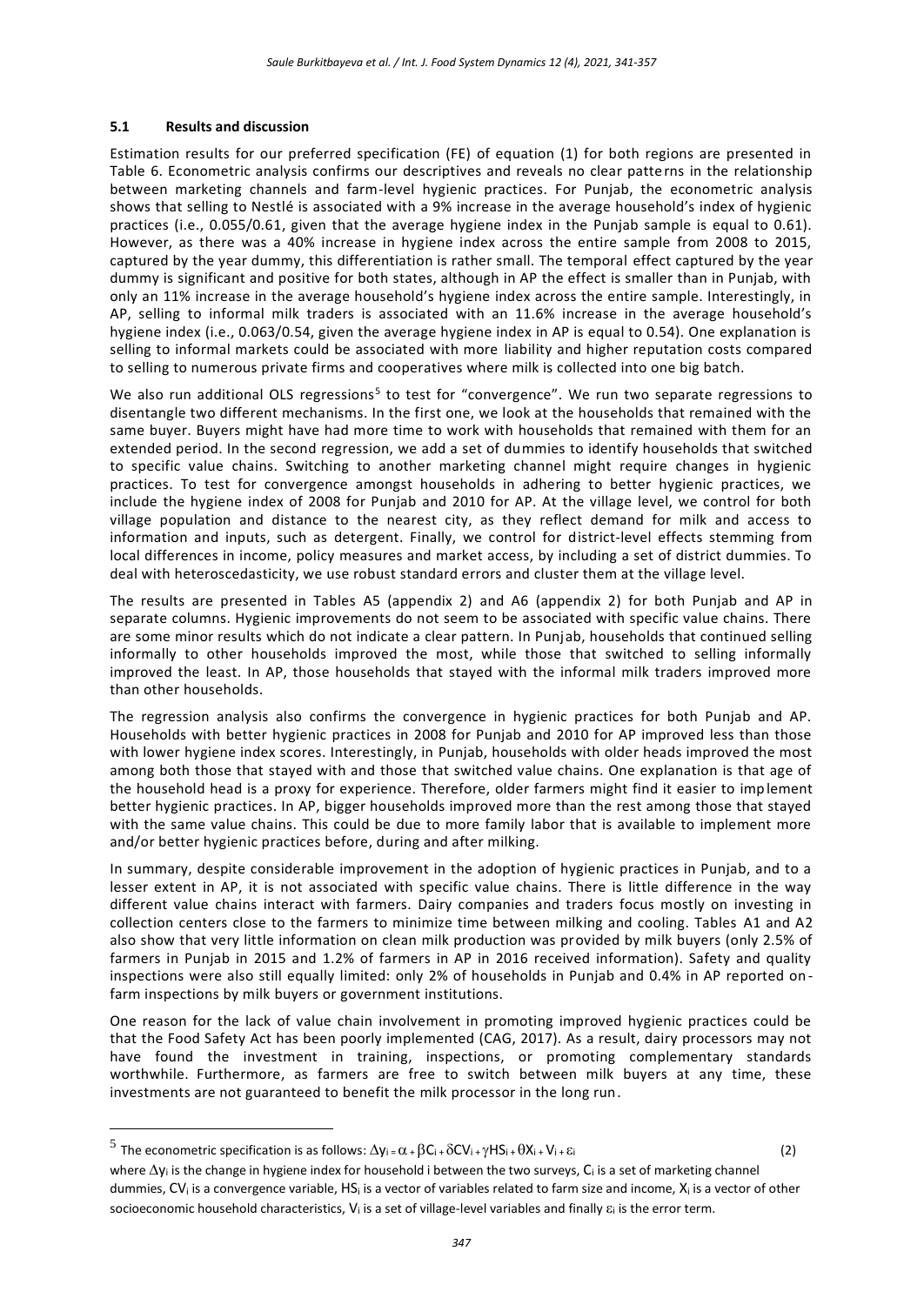The variation in the results between Punjab and AP could be due to a combination of factors including profound differences in the structures of the two dairy markets. Many have pointed to Punjab's comparative advantage over AP in terms of dairy production, including climatic conditions, infrastructure, higher standards of living, and extensive government support (Chand, 1999; Staal et al., 2008). Dairy farm sizes are somewhat larger in Punjab than in the rest of India: 39% of dairy farmers had less than 2 ha of land, while the number increases to 69% for India as a whole (Kumar et al., 2011a). AP is a more populous and poorer state in the south of India. Dairy production in AP is driven by smallholders and landless poor, who own approximately 80% of the state's livestock population (Animal Husbandry Department Government of Andhra Pradesh, 2010).

The presence of multinational companies such as Nestlé in Punjab, and their absence in AP, the emergence of large modern dairy farms in Punjab<sup>6</sup> and the lack of such dynamics in AP, all reflect these differences and the level of maturity in these two markets in general. The presence of foreign direct investment in the domestic markets (in the form of a multinational in the case of Punjab) usually has great spillover effects in the form of technology diffusion. This has often occurred in newly emerging dairy markets where, due to employee turnover and learning effects, domestic companies have started to adopt strategies used by foreign companies (e.g. providing credit, milking machinery, training, etc.). This technology diffusion might have taken place not only through companies but through the emerging class of new modern large farmers in Punjab. These modern dairy farms could represent farmer leaders and innovators, who serve as important nodes of technology adoption among the wider population of traditional farmers. This is consistent with the literature on technology adoption through social learning, and social networking (Bandiera and Rasul, 2006; Conley and Udry, 2010; Genius et al., 2013; Moser and Barrett, 2006; Munshi, 2004). Although we can only speculate as to the extent of this pathway, based on our survey we indeed see a pattern where farmers were receiving an increasing amount of information on better hygienic practices from other farmers.

Despite significant improvements, there still appears to be a lot of room for improvement with respect to both on-farm hygienic practices and milk storage. Likewise, milk buyers could increase their provision of information.

## **6 Conclusion**

Dairy products are a major part of Indian diets and milk production is a major production activity for many poor Indian farmers. Coupled with strong growth in dairy production and consumption in India over the past two decades, the introduction of the FSSA in the early 2010s was expected to transform India's dairy sector. Using two rounds of household survey data, this paper found that changes in public food safety standards did not lead to the emergence of complementary private standards in the dairy sector. Although considerable improvements in hygienic practices occurred in Punjab, and to a lesser extent in AP, these improvements were not due to participation in specific value chains or closer vertical coordination. Low provision of information and lack of on-farm inspections were observed in both regions. Higher improvements in on-farm hygienic practices in Punjab compared to AP were more likely a result of a combination of factors including better climatic conditions, higher standards of living and the emergence of large modern dairy farms. Ultimately, there is still significant room for farmers to further improve their on-farm hygienic practices and dairy companies to increase their provision of information.

## **Acknowledgement**

<u>.</u>

Research on this project was financially supported by KU Leuven, long term structural funding -Methusalem funding by the Flemish Government; the Fonds Wetenschappelijk Onderzoek – Vlaanderen (FWO) and the Fonds de la Recherche Scientifique – FNRS under EOS Project No. G0G4318N (EOS ID 30784531); and by the European Union's Horizon 2020 research and innovation programme under grant agreement No 861932.

<sup>6</sup> This new class of dairy farms is very different from its traditional counterparts. The farms are larger in terms of herd size, only use modern technology, and are fully integrated in vertically coordinated value chains (Burkitbayeva et al., 2020).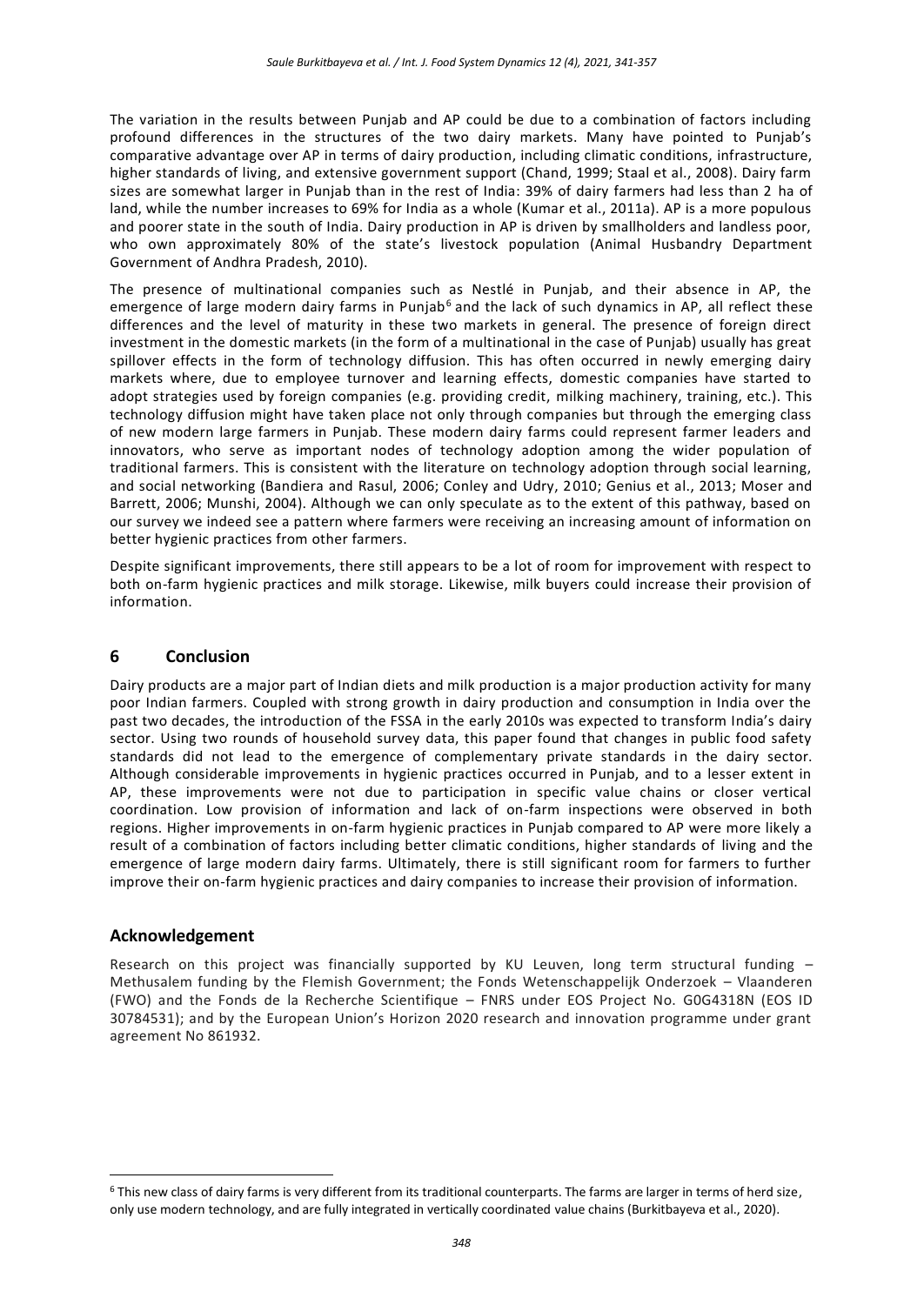#### **References**

- Animal Husbandry Department Government of Andhra Pradesh (2010) "Integrated Sample Survey: Estimates of Major Livestock Products For The Years 2008-2009 & 2009-2010 (Provisional) And Veterinary Infrastructure Facilities"
- Bandiera, O., and Rasul, I. (2006). Social Networks and Technology Adoption in Northern Mozambique. *The Economic Journal*, **116**(514): 869–902.
- Bellemare, M. F. (2012). As You Sow, So Shall You Reap: The Welfare Impacts of Contract Farming. *World Development*, **40**(7): 1418–1434.
- Bellemare M. F. and Novak, L. (2017). Contract Farming and Food Security. *American Journal of Agricultural Economics, Agricultural and Applied Economics Association*, **99**(2): 357-378.
- Bolwig, S., Gibbon, P. and Jones, S. (2009). The Economics of Smallholder Organic Contract Farming in Tropical Africa. *World Development,* **37**(6): 1094–1104.
- Burkitbayeva S., Janssen, E. and Swinnen, J. F. M. (2020). Technology Adoption, Vertical Coordination in Value Chains, and FDI in Developing Countries: Panel Evidence from the Dairy Sector in India (Punjab). *Review of Industrial Organization*, **57**(2): 433-479.
- CAG. (2017). *Performance Audit on Implementation of Food Safety and Standards Act*. Report No.37 of 2017, Union Government.
- Chand, R. (1999). Emerging crisis in Punjab agriculture: Severity and Options for future. *Economic and Political Weekly*, **34**(13): A2-A10.
- Charlier, C. and Valceschini, E. (2010). Food safety, market power and private standards: An analysis of the emerging strategies of food operators. *International Journal on Food System Dynamics*, **1**(1012-2016- 81104): 103-110.
- Conley, T. G. and Udry, C. R. (2010). Learning About a New Technology: Pineapple in Ghana." *The American Economic Review*, **100**(1): 35-69.
- Dries, L., Germenji, E., Noev, N. and Swinnen, J. F. M. (2009). Farmers, Vertical Coordination, and The Restructuring of Dairy Supply Chains in Central and Eastern Europe. *World Development*, **37**(11):1742- 1758.
- Dries, L., and Swinnen, J. F. M. (2004). Foreign Direct Investment, Vertical Integration, and Local Suppliers: Evidence from the Polish Dairy Sector. *[World Development,](http://www.sciencedirect.com/science/journal/0305750X)* **32**(9): 1525–1544.
- Geng, W., Trienekens, J. H. and Wubben. E. F. (2013). Improving food safety within China's dairy chain: Key issues of compliance with QA standards. *International Journal on Food System Dynamics*, **4**(2): 117-129.
- Genius, M., Koundouri, P., Nauges, C. and Tzouvelekas, V. (2013). Information Transmission in Irrigation Technology Adoption and Diffusion: Social Learning, Extension Services and Spatial Effects. *American Journal of Agricultural Economics,* **96**(1): 328–344.
- Janssen, E. and Swinnen, J. F. M. (2019). Technology adoption and value chains in developing countries: Evidence from dairy in India. *Food Policy*, **83**: 327-336.
- Jones, S. and Gibbon, P. (2011). Developing Agricultural Markets in Sub-Saharan Africa: Organic Cocoa in Rural Uganda. *Journal of Development Studies*, **47**(10): 1595–1618.
- Kumar, A., Roy, D., Joshi, P. K., Tripathi, G. and Adhikari, R. P. (2016). Impact of Contract Farming on Profits and Yield of Smallholder Farms in Nepal: An Evidence from Lentil Cultivation*. Annual Meeting, July 31-August 2, 2016, Boston, Massachusetts. Agricultural and Applied Economics Association*.
- Kumar, A., Wright, I. A. and Singh, D. K. (2011). Adoption of Food Safety Practices in Milk Production: Implications for Dairy Farmers in India. *Journal of International Food & Agribusiness Marketing*, **23**(4): 330- 344.
- Kumar, A., Staal, S. J. and Singh, D. K. (2011a). Smallholder Dairy Farmers' Access to Modern Milk Marketing Chains in India. *Agricultural Economics Research Review*, **24**:243-253.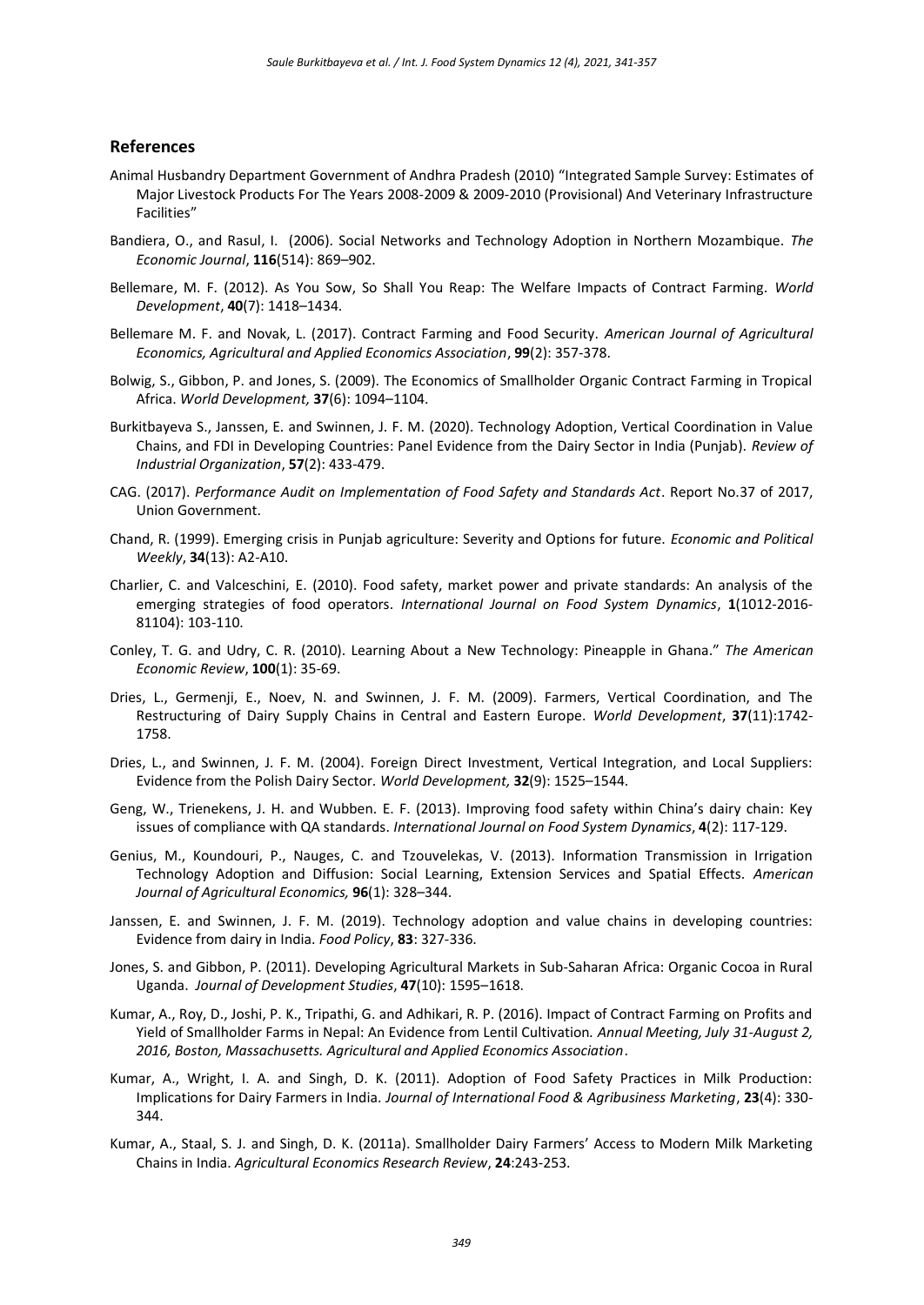- Maertens, M. and Swinnen, J. F. M. (2009). Trade, Standards, and Poverty: Evidence from Senegal. *World Development,* **37**(1): 161-178.
- Minten, B. and Reardon, T. (2008). Food Prices, Quality, and Quality's Pricing in Supermarkets vs Traditional Markets in Developing Countries. *Review of Agricultural Economics*, **30**(3): 480-490.
- Minten, B., Reardon, T. and Vandeplas, A. (2009). Linking Urban Consumers and Rural Farmers in India: A Comparison of Traditional and Modern Food Supply Chains. *IFPRI discussion papers 883, International Food Policy Research Institute (IFPRI)*.
- Moser, C. M. and Barrett, C. B. (2006). The Complex Dynamics of Smallholder Technology Adoption: The Case of SRI in Madagascar. *Agricultural Economics*, **35**(3): 373–388.
- Munshi, K. (2004). Social Learning in a Heterogeneous Population: Technology Diffusion in the Indian Green Revolution. *Journal of Development Economics*, **73**(1): 185–213.
- Reardon, T. and Timmer, C. P. (2014). Five Inter-Linked Transformations in the Asian Agrifood Economy: Food Security Implications. *Global Food Security*, **3**(2): 108-117.
- Shukla, S., Shankar, R. and Singh, S. P. (2014). Food safety regulatory model in India. *Food Control*, **37**: 401-413.
- Squicciarini, M. and Vandeplas, A. (2013). Food Safety Standards for Domestic and International Markets: The Case of Dairy. In Brouwer, F., Joshi, P.K. (eds.) *International trade and poverty; the future of Indian agriculture*. Oxfordshire: CABI Publications.
- Staal, S. J., Nin Pratt, A. and Jabbar, M. (2008). *Dairy Development for the Resource Poor*. Part 3: Pakistan and India Dairy Development Case Studies. PPLPI Working paper No.44-3, International Livestock Research Institute and Food and Agriculture Organization of the United Nations.
- Sutradhar, R., C. S. Nuthalapati, and M. F. Bellemare (2019). Whither the pin factory? Modern food supply chains and specialization in India. *Agricultural Economics*, **50**(4): 395-405.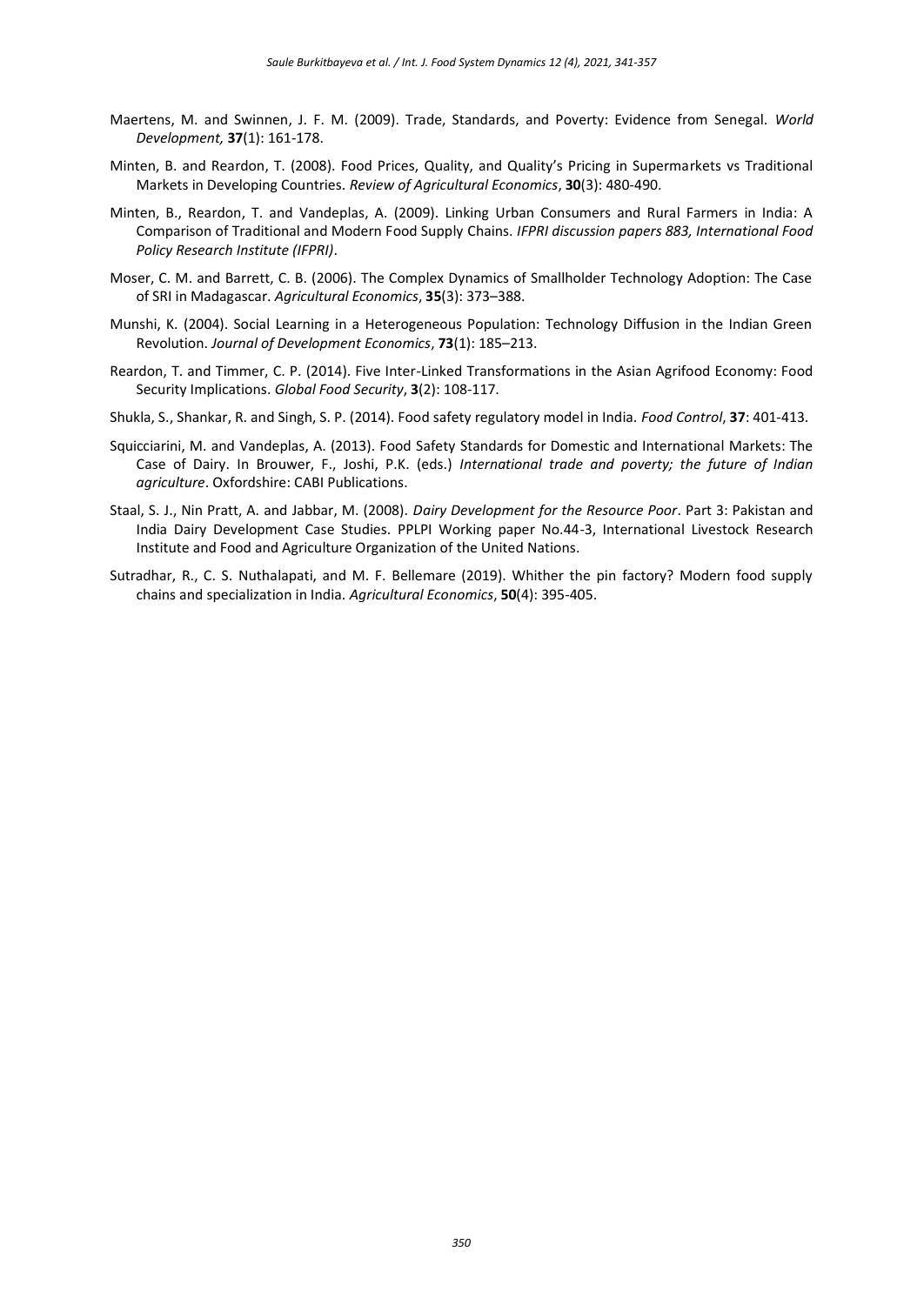#### **Appendix 1**

<u>.</u>

#### **More detailed description of the data collection process**

For the survey in 2008, Punjab was divided into five regions: the north-west (Amritsar and Gurdaspur), the north-east (Hoshiarpur, Jalandhar, Kapurthala and Nawanshahar), the south-west (Bathinda, Faridkot, Ferozepur, Moga and Muktsar), the south-east (Mansa, Patiala and Sangrur), and the central region (Fatehgarh Sahib, Ludhiana and Ropar). In order to avoid oversampling of households in smaller districts, one district was selected at random in each region, with the probability of selection being proportional to the district's population share within that region. All villages in these districts were stratified according to the marketing channels operating in that area, based on their appearance in a list of procurement villages provided by Nestlé, respective milk unions if available, and otherwise on their proximity to cooperative sector cooling plants. We selected at random 15 "Nestlé villages", 15 "cooperative villages", five villages where both companies were expected to operate, and 15 villages where none of them were expected to operate. These 50 villages were spread over the five selected districts, resulting in a final selection of six villages in the district of Amritsar, six in Hoshiarpur, 14 in Ludhiana, 18 in Ferozepur, and six in Mansa. In each village, 20 households were stratified and randomly sampled using a prior village census. Households were categorized based on the number of DA they owned (0 DA; 1-2 DA; 3-10 DA; >10 DA) and their marketing channel. This sampling strategy allowed for oversampling of Nestlé and cooperative suppliers and large- and medium-size dairy farmers (as the majority of milk suppliers in Punjab have fewer than 3 DA) and to extrapolate to the level of Punjab, using the appropriate weighing factors.

For the survey in 2010, AP was subdivided into four zones based on milk production per rural capita and dairy production systems, which may correlate with weather and relative humidity conditions. Within each region, one district was sampled at random. In the selected districts, 50 rural villages were randomly selected<sup>7</sup>. In each village, a census was organized to record the number of DA each household owned to classify households into four categories. Households were categorized based on the number of DA they owned (0 DA; 1–2 DA; 3–5 DA; >5 DA). A fixed number of households was selected from each strata, so as to oversample households with larger herd sizes and obtain a set of 20 households per village.

For the second survey rounds, we were able to resurvey 90% of the households for the two states: 130 households (13%) in Punjab and 71 households (7%) in AP were not located. While the reasons for their resettlement are unknown, statistical analysis showed that the relocated households were no different from those households that were retraced. The final sample used for this analysis is a balanced panel containing 870 households for Punjab and 928 households for AP.

 $7$  Of which 7 in Chittoor, 12 in Cuddapah, 16 in Kurnool, and 15 in Guntur from the district-level list of villages which was obtained from the Government of AP (Government of Andhra Pradesh, 2009).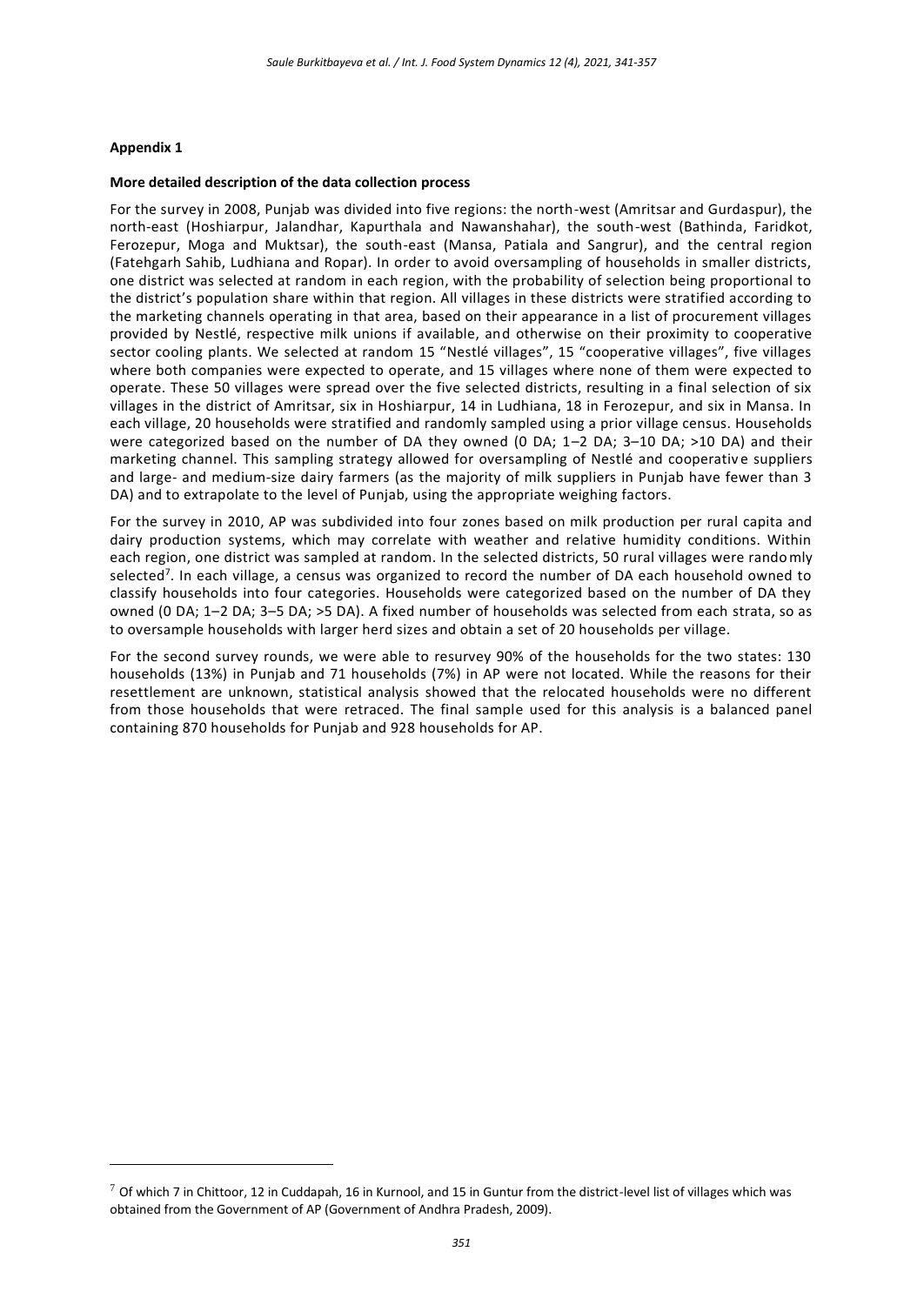# **Appendix 2**

## **Table A1**.

Hygienic and food safety practices in Punjab (% of dairy farmers in sample)

|                                                        | In 2008   | In 2015   |
|--------------------------------------------------------|-----------|-----------|
|                                                        | $(N=710)$ | $(N=671)$ |
| Panel A: Hygienic practices                            |           |           |
| Cleaning hands                                         |           |           |
| Are the hands washed?                                  |           |           |
| Never                                                  | 2.8%      | 0.5%      |
| Only before milking                                    | 38.5%     | 36.9%     |
| In between                                             | 58.7%     | 62.1%     |
| Mode of washing hands                                  |           |           |
| No hand washing                                        | 2.8%      | 0.5%      |
| Water only                                             | 83.6%     | 42.7%     |
| Use soap/detergent/disinfectant                        | 13.5%     | 56.8%     |
| Hands dried with paper/cloth before milking?           |           |           |
| Yes                                                    | 25.5%     | 66.4%     |
| Cleaning of udder and teats                            |           |           |
| Washed before milking?                                 |           |           |
| No washing                                             | 11.8%     | 4.6%      |
| Water only                                             | 83.9%     | 90.2%     |
| Cold water + soap/detergent/disinfectant               | 3.4%      | 5.4%      |
| Dried with paper/cloth before milking?                 |           |           |
| Yes                                                    | 14.2%     | 23.4%     |
| Cleaning of milk utensils                              |           |           |
| How are milk utensils washed?                          |           |           |
| Water only                                             | 80.4%     | 14.1%     |
| Water + soap/detergent/disinfectant                    | 17.4%     | 79.8%     |
| Water $+$ sand $+$ ash                                 | 0%        | 6.3%      |
| How often are the utensils washed?                     |           |           |
| Less than once daily                                   | 3.1%      | 0.14%     |
| Once daily                                             | 20.4%     | 1.6%      |
| More than once daily                                   | 75.7%     | 98.3%     |
|                                                        |           |           |
| Before milking each new cow/buffalo                    | 0.14%     | 0.14%     |
| Panel B: Food safety practices                         |           |           |
| How long does the milk stay on the farm before sale?   | 19 min    | 19.2 min  |
| Method of milk preservation before sale                |           | 61.9%     |
| Not treated                                            | 64.2%     |           |
| <b>Boiling</b>                                         | 1.5%      | 0.9%      |
| Refrigerating/chilling                                 | 5.1%      | 7.9%      |
| Other                                                  | 8.3%      | 0.14%     |
| Panel C: Received information on clean milk production | 0.9%      | 18.6%     |
| Sources:                                               |           |           |
| Other farmers                                          | 0%        | 13.3%     |
| Government                                             | 0.3%      | 2.4%      |
| Nestlé                                                 | 0.4%      | 1.0%      |
| Cooperative                                            | 0.2%      | 0.9%      |
| Veterinary doctor                                      | 0%        | 0.2%      |
| Informal milk trader                                   | 0%        | 0.4%      |
| Other                                                  | 0%        | 0.4%      |
| Received inspection on farm                            | 14.8%     | 5.2%      |
| By:                                                    |           |           |
| Milk buyer                                             | 5.6%      | 0.1%      |
| Government                                             | 6.2%      | 1.9%      |
| Other                                                  | 3.0%      | 1.0%      |

Source: Survey data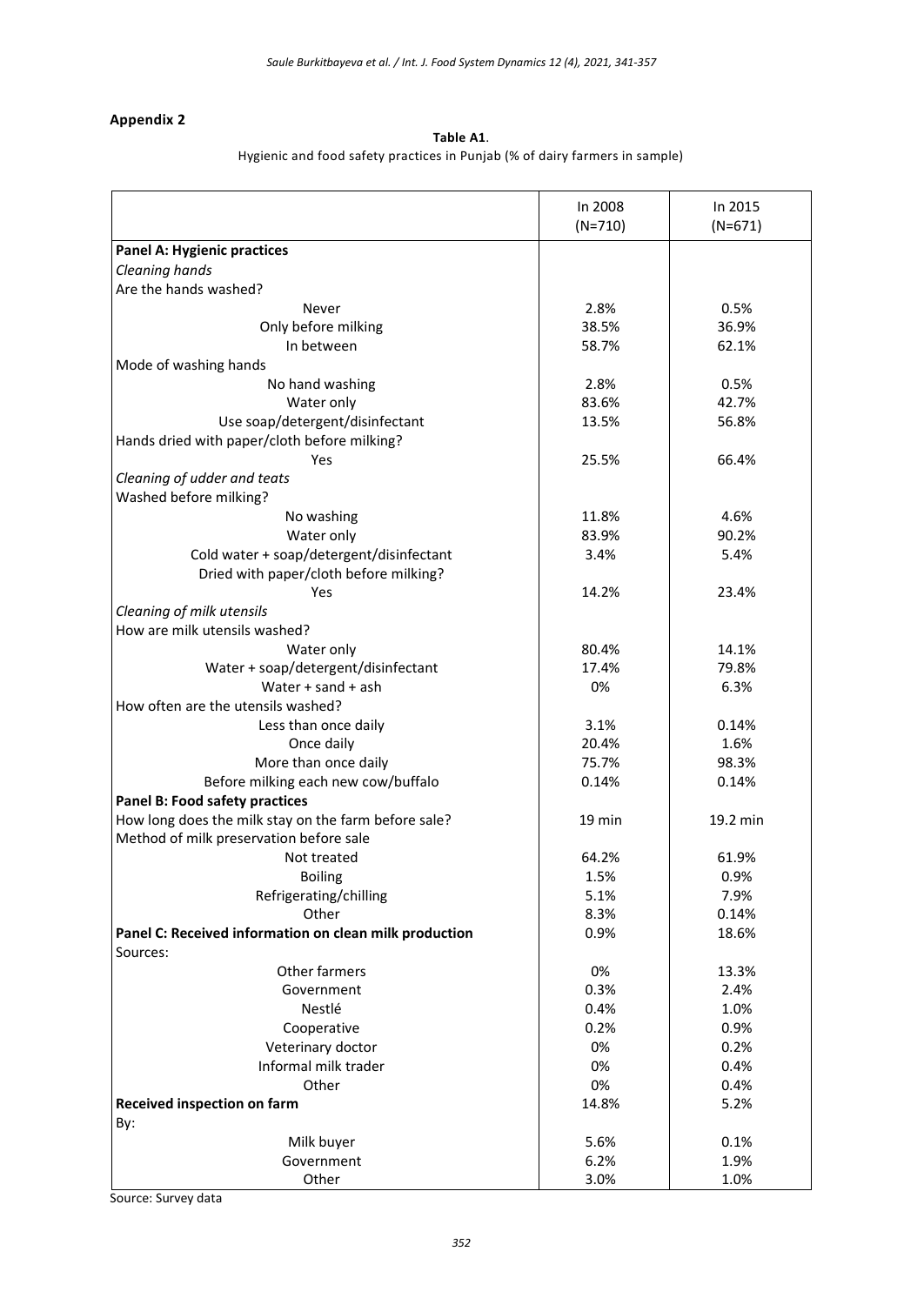#### **Table A2.**

# Hygienic and food safety practices in AP (% of dairy farmers in sample)

|                                                        | In 2010     |           |
|--------------------------------------------------------|-------------|-----------|
|                                                        |             | In 2016   |
|                                                        | $(N = 729)$ | $(N=505)$ |
| Panel A: Hygienic practices                            |             |           |
| Cleaning hands                                         |             |           |
| Are the hands washed?                                  |             |           |
| Never                                                  | 3.4%        | 10.9%     |
| Only before milking                                    | 92.2%       | 84.8%     |
| In between                                             | 4.4%        | 4.4%      |
| Mode of washing hands                                  |             |           |
| No hand washing                                        | 3.8%        | 5.5%      |
| Water only                                             | 92.2%       | 85.7%     |
| Use soap/detergent/disinfectant                        | 4.0%        | 8.7%      |
| Hands dried with paper/cloth before milking?           |             |           |
| Yes                                                    | 22.2%       | 54.5%     |
| Cleaning of udder and teats                            |             |           |
| Washed before milking?                                 |             |           |
| No washing                                             | 4.7%        | 5.0%      |
| Water only                                             | 94.1%       | 90.7%     |
| Cold water + soap/detergent/disinfectant               | 1.2%        | 4.4%      |
| Dried with paper/cloth before milking?                 |             |           |
| Yes                                                    | 25.1%       | 37.8%     |
| Cleaning of milk utensils                              |             |           |
| How are milk utensils washed?                          |             |           |
| Water only                                             | 58.6%       | 59.8%     |
| Water + soap/detergent/disinfectant                    | 31.1%       | 23.2%     |
| Water $+$ sand $+$ ash                                 | 6.4%        | 12.9%     |
| How often are the utensils washed?                     |             |           |
|                                                        | 9.6%        |           |
| Less than once daily                                   |             | 9.3%      |
| Once daily                                             | 8.0%        | 3.0%      |
| Twice daily                                            | 58.6%       | 86.9%     |
| More than twice daily                                  | 23.2%       | 0.4%      |
| Before milking each new cow/buffalo                    | 0.7%        | 0.4%      |
|                                                        |             |           |
| Panel B: Food safety practices                         |             |           |
| How long does the milk stay on the farm before sale?   | 17.6 min    | 28.4 min  |
| Method of milk preservation before sale                |             |           |
| Inside the house                                       | 82.9%       | 77.8%     |
| Outside the house                                      | 4.4%        | 11.3%     |
| Other                                                  | 12.8%       | 10.9%     |
|                                                        |             |           |
| Panel C: Received information on clean milk production | 3.3%        | 3.8%      |
| Sources:                                               |             |           |
| Other farmers                                          | 0.1%        | 0.2%      |
| Government                                             | 1.2%        | 2.0%      |
| Private Milk buyer                                     | 0.3%        | 0.2%      |
| Cooperative                                            | 0.4%        | 1.0%      |
| Veterinary doctor                                      | 0.1%        | 0.2%      |
| Other                                                  | 1.1%        | 0.2%%     |
|                                                        |             |           |
| Received inspection on farm                            | 0.5%        | 0.8%      |
| By:                                                    |             |           |
| Milk buyer                                             | 0.1%        | 0.2%      |
| Government                                             | 0.1%        | 0.2%      |
| Other                                                  | 0.3%        | 0.4%      |
|                                                        |             |           |

Source: Survey data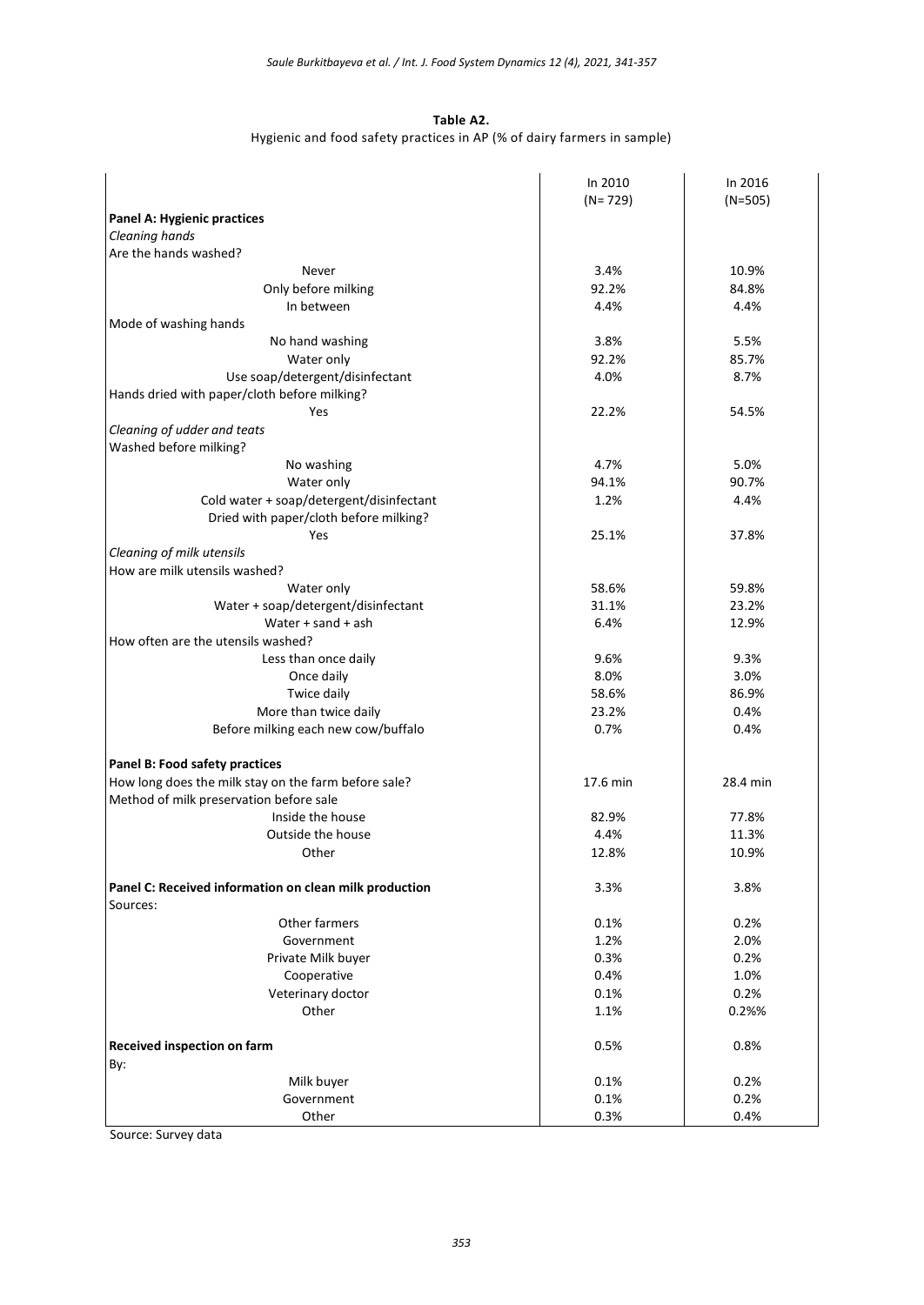**Table A3.** Summary statistics of variables used in econometric analysis by sample year

a. Punjab

|                                   |                      | 2008 sample |             | 2015 sample |         |
|-----------------------------------|----------------------|-------------|-------------|-------------|---------|
|                                   |                      |             |             |             |         |
| Hygiene                           | Index                | 0.53        | (0.13)      | 0.69        | (0.14)  |
| <b>Farm size and income</b>       |                      |             |             |             |         |
| Total no. of DA                   | No.                  | 4.14        | (4.3)       | 3.52        | (4.88)  |
| Land                              | Acres                | 8.27        | (10.4)      | 9.77        | (13.94) |
| Asset index                       | Index                | 0.31        | (0.95)      | 0.32        | (1.00)  |
| <b>HH</b> characteristics         |                      |             |             |             |         |
| Age HH head                       | Years                | 50.53       | (11.99)     | 54.35       | (14.10) |
| HH head is female                 | %                    | 3.0         | (17.1)      | 6.32        | (24.36) |
| HH head education                 | Years                | 5.37        | (4.60)      | 7.48        | (5.04)  |
| HH size                           | No.                  | 6.18        | (2.58)      | 5.96        | (2.54)  |
| HH members over 55                | No.                  | 0.73        | (0.84)      | 0.95        | (0.98)  |
| No. of female adults in HH        | No.                  | 2.25        | (1.08)      | 2.17        | (1.14)  |
| Village level HI (excluding self) | Index                | 0.53        | (0.09)      | 0.69        | (0.07)  |
|                                   | Andhra Pradesh<br>b. |             |             |             |         |
|                                   |                      |             | 2010 Sample | 2016 Sample |         |
|                                   |                      |             |             |             |         |
| Hygiene Index                     | Index                | 0.50        | (0.14)      | 0.57        | (0.12)  |
| <b>Farm size and income</b>       |                      |             |             |             |         |
| Land                              | Acres                | 4.07        | (5.94)      | 2.28        | (3.14)  |
| Total no. of DA                   | No.                  | 3.43        | (2.44)      | 3.11        | (2.56)  |
| Asset index                       | Index                | 0.10        | (0.99)      | 0.18        | (1.15)  |
| <b>HH</b> characteristics         |                      |             |             |             |         |
| Age HH head                       | Years                | 47.00       | (10.7)      | 51.95       | (11.0)  |
| HH head is female                 | %                    | 0.07        | (0.25)      | 0.09        | (0.28)  |
| HH head education                 | Years                | 3.36        | (4.45)      | 3.96        | (4.62)  |
| HH size                           | No.                  | 5.24        | (2.06)      | 5.03        | (1.98)  |
| HH members over 55                | No.                  | 0.50        | (0.69)      | 0.75        | (0.91)  |
| No. of female adults in HH        | No.                  | 1.64        | (0.89)      | 1.65        | (0.92)  |
| Village level HI (excluding self) | Index                | 0.51        | (0.1)       | 0.57        | (0.05)  |

Note: Standard deviation in parentheses. The table is based on all households that had DA in both sample years. Source: Survey data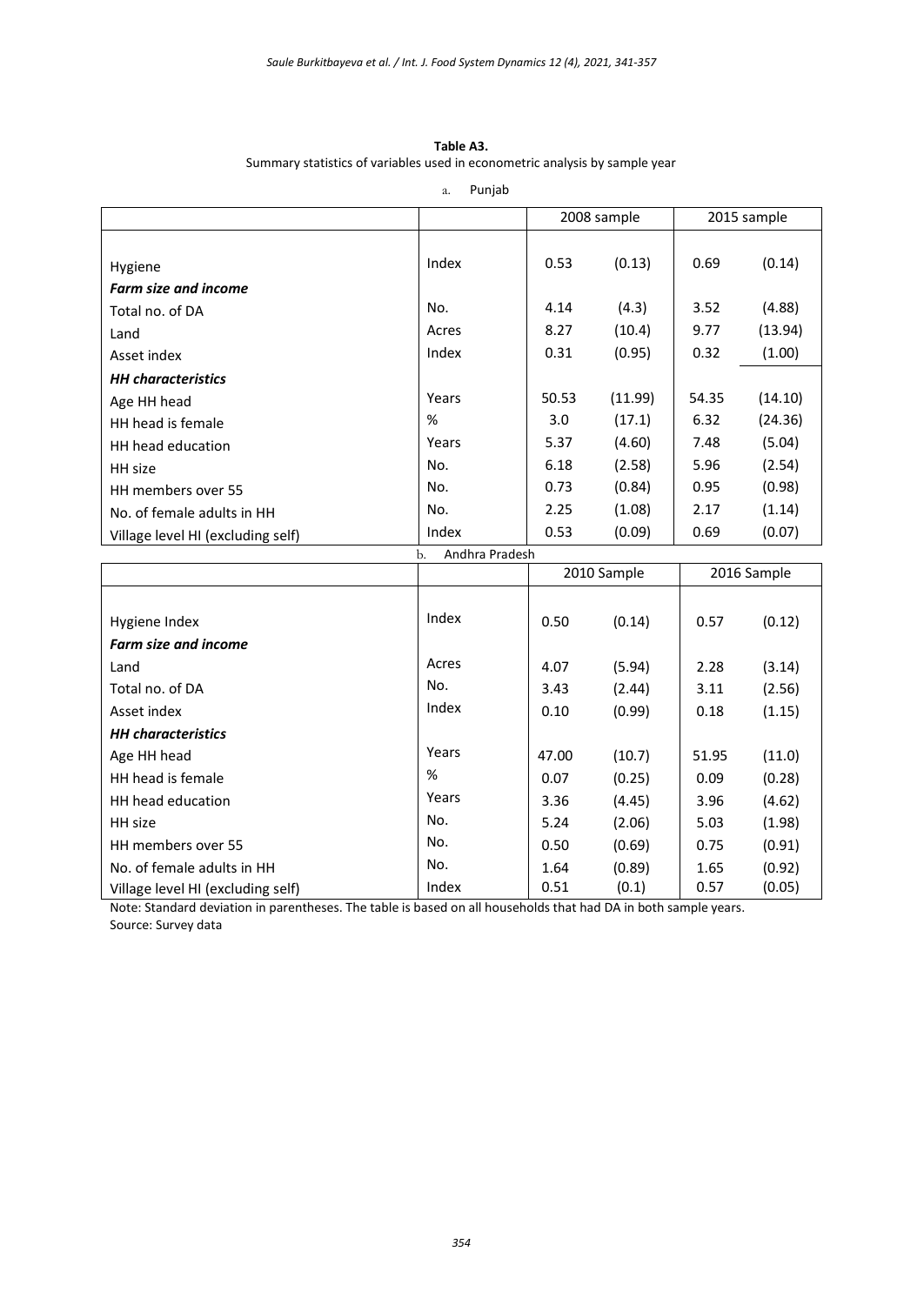|                            | In Punjab   |         | In AP      |         |
|----------------------------|-------------|---------|------------|---------|
|                            | (FE)        |         | (FE)       |         |
| Supply chain:              |             |         |            |         |
| Nestlé                     | $0.055**$   | (0.023) |            |         |
| Cooperative                | 0.009       | (0.019) | 0.039      | (0.027) |
| Private domestic firm      | 0.024       | (0.022) | 0.043      | (0.028) |
| Informal milk traders      | 0.028       | (0.021) | $0.063**$  | (0.028) |
| Informally to households   | $-0.003$    | (0.022) | 0.031      | (0.035) |
| Farm size and income       |             |         |            |         |
| Total No. of DA            | 0.022       | (0.020) | $-0.038*$  | (0.022) |
| Land                       | 0.019       | (0.013) | 0.014      | (0.013) |
| Asset index                | $-0.040***$ | (0.010) | 0.003      | (0.009) |
| <b>HH</b> characteristics  |             |         |            |         |
| Age HH head                | $-0.000$    | (0.001) | $-0.000$   | (0.002) |
| HH head is female          | 0.045       | (0.037) | $-0.028$   | (0.048) |
| HH head education          | $-0.001$    | (0.001) | 0.000      | (0.003) |
| HH size                    | $-0.002$    | (0.004) | $-0.002$   | (0.007) |
| HH members over 55         | $-0.008$    | (0.007) | 0.004      | (0.016) |
| No. of female adults in HH | 0.007       | (0.007) | $-0.002$   | (0.013) |
| Change HHH                 | $-0.026$    | (0.032) | 0.015      | (0.028) |
| <b>Year 2015</b>           | $0.185***$  | (0.012) | $0.059***$ | (0.017) |
| Observations               | 1,359       |         | 1,106      |         |
| R-squared                  | 0.462       |         | 0.134      |         |
| Number of hhid             | 740         |         | 734        |         |

**Table A4.** Hygiene index and value chains in Punjab and AP

Note: (FE) - Fixed effects models.

Robust standard errors (clustered at individual level) in parentheses \*\*\* p<0.01, \*\*p<0.05, \* p<0.1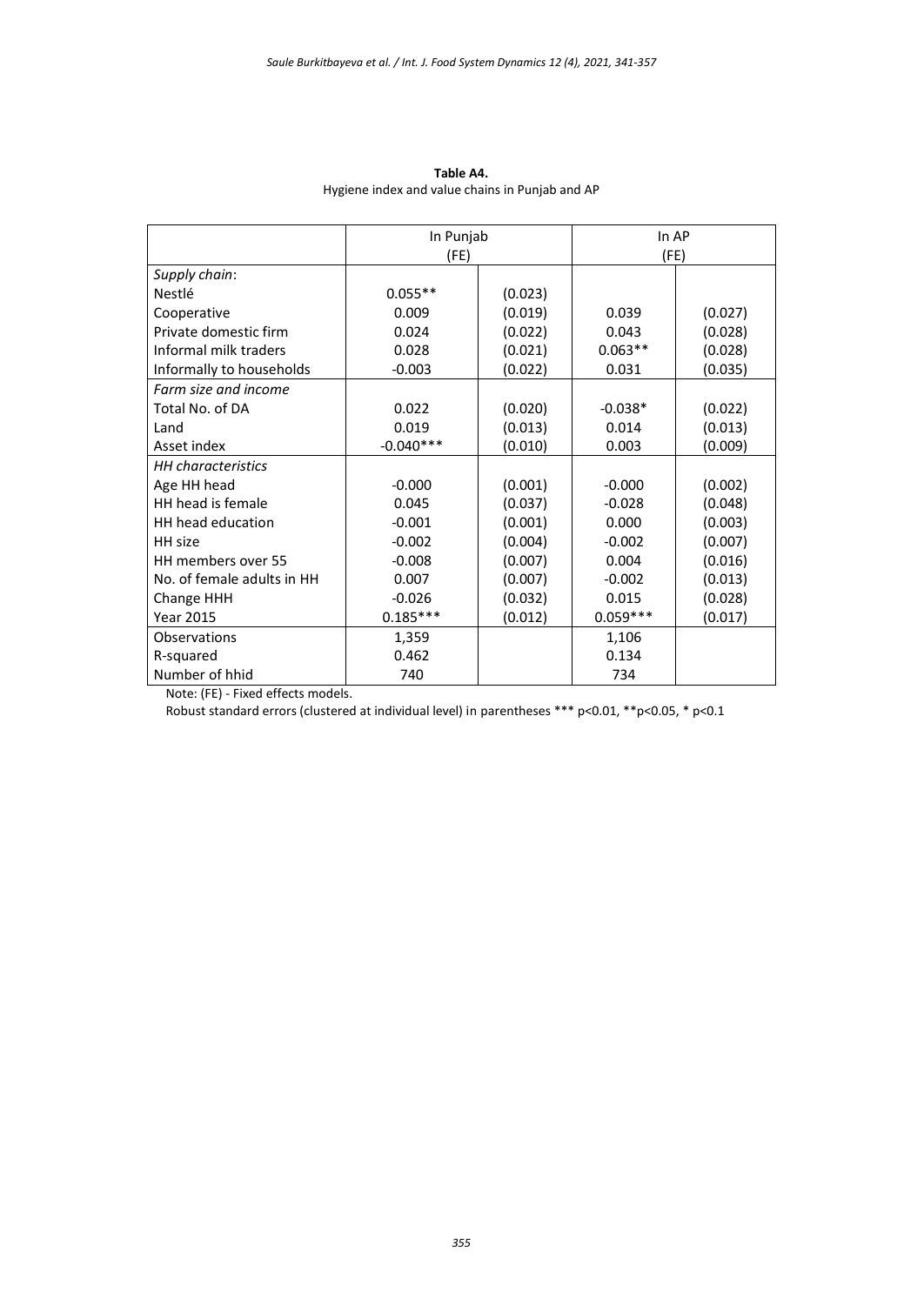| Table A5.                                                                  |
|----------------------------------------------------------------------------|
| Effect of staying in marketing channels on % change in hygiene index (OLS) |

|                                 | Punjab<br>% change<br>in HI |         | AP<br>% change<br>in HI |         |
|---------------------------------|-----------------------------|---------|-------------------------|---------|
| Supply chain: HH stayed in      |                             |         |                         |         |
| Nestlé                          | 0.018                       | (0.033) |                         |         |
| Cooperative                     | 0.007                       | (0.033) | 0.063                   | (0.042) |
| Private domestic firm           | $-0.031$                    | (0.070) | 0.050                   | (0.060) |
| Informal milk traders           | $-0.001$                    | (0.089) | $0.098**$               | (0.046) |
| Informally to households        | $0.132***$                  | (0.046) | $-0.054$                | (0.189) |
| Convergence                     |                             |         |                         |         |
| Hygiene Index in 2008           | $-2.011***$                 | (0.112) | $-1.991***$             | (0.112) |
| Farm size and income            |                             |         |                         |         |
| Total No. of DA                 | 0.010                       | (0.024) | $-0.015$                | (0.028) |
| Land                            | 0.023                       | (0.016) | $-0.001$                | (0.016) |
| Asset index                     | $-0.013$                    | (0.012) | 0.006                   | (0.013) |
| <b>HH</b> characteristics       |                             |         |                         |         |
| Age HH head                     | $0.002*$                    | (0.001) | 0.000                   | (0.001) |
| HH head is female               | $-0.008$                    | (0.037) | $-0.011$                | (0.051) |
| HH head education               | 0.003                       | (0.002) | $-0.001$                | (0.003) |
| <b>HH</b> size                  | 0.003                       | (0.005) | $0.016*$                | (0.009) |
| HH members over 55              | 0.005                       | (0.013) | $-0.011$                | (0.020) |
| No. of female adults in HH      | $-0.006$                    | (0.013) | $-0.020$                | (0.018) |
| <b>Change HHH</b>               | 0.000                       | (0.029) | 0.011                   | (0.035) |
| Village level indicators        |                             |         |                         |         |
| <b>Total Village population</b> | $-0.000$                    | (0.000) | 0.000                   | (0.000) |
| Distance to closest town (in    | 0.002                       | (0.001) | 0.002                   | (0.002) |
| km)<br>District fixed effects   |                             |         |                         |         |
| Observations                    | yes                         |         | yes                     |         |
|                                 | 621                         |         | 433                     |         |
| R-squared                       | 0.631                       |         | 0.612                   |         |

Robust standard errors in parentheses \*\*\* p<0.01, \*\* p<0.05, \* p<0.1